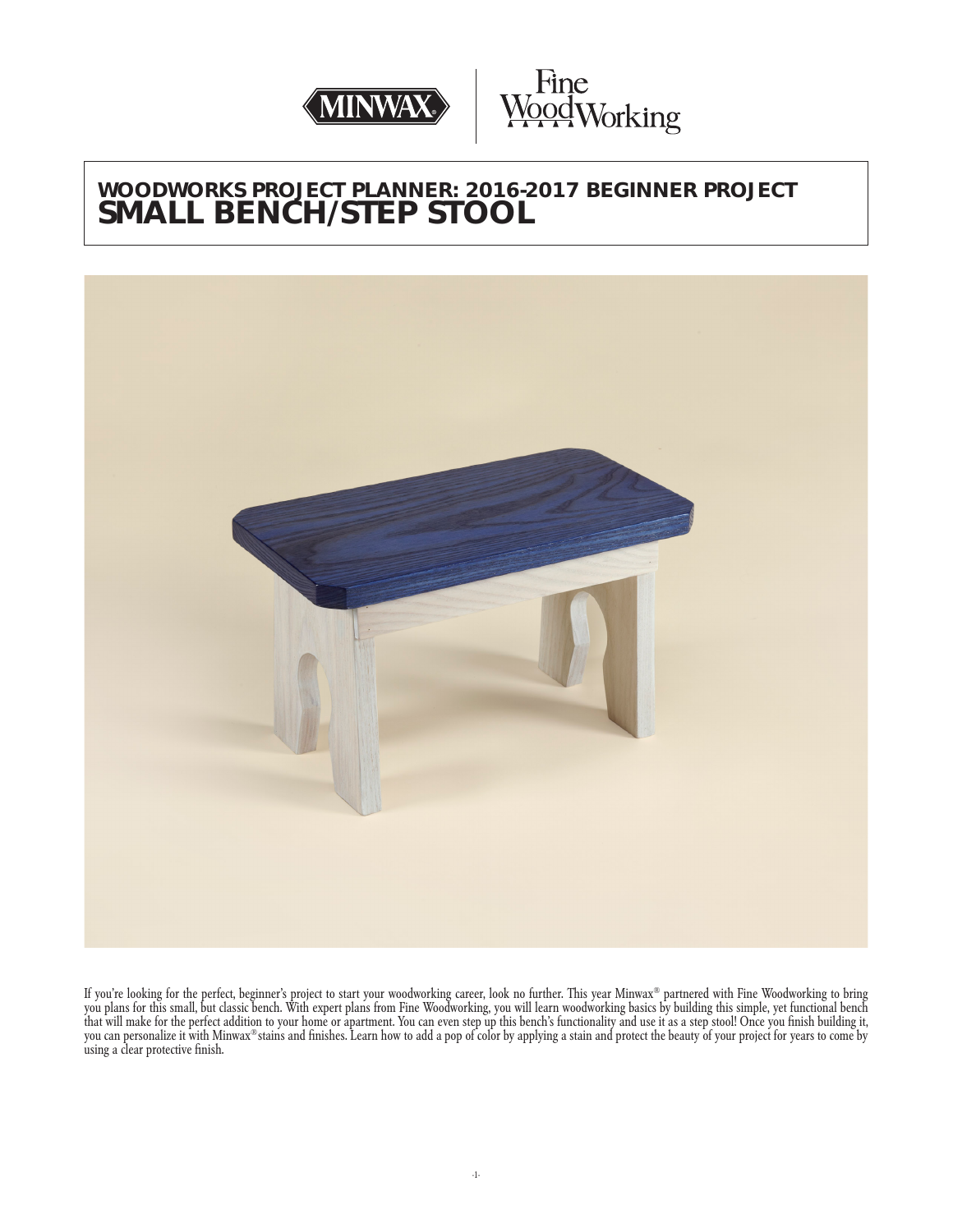# **TOOLS REQUIRED**

#### **Hand Tools**

- 45-degree triangle
- Adjustable square

### **Power Tools**

- Table saw
- Orbital sander
- Jig saw

#### **Miscellaneous**

- Tape measure
- Pencil
- Wood glue
- Pocket hole jig
- Assorted clamps
- Safety glasses
- Straight edge
- Sanding block
- Sandpaper (various grits)
- Gloves for finishing
- Good quality synthetic brush
- Clean lint free cloths
- Respirator

### **SHOPPING LIST**

#### **Recommended Wood:** Ash or White Oak

| Material                                  | Length |
|-------------------------------------------|--------|
| $7" \times 3/4"$ Ash or Oak               | 16"    |
| $1\frac{1}{2}$ x $\frac{3}{4}$ Ash or Oak | 24"    |
| $8'' \times 3/4"$                         | 14"    |

### **CUTTING LIST**

| <b>Quantity</b> | Description | <b>Thickness</b> | Width          | Length          |
|-----------------|-------------|------------------|----------------|-----------------|
|                 | Sides       | 3/4"             | <b>733</b>     | O <sup>33</sup> |
|                 | Cross Brace | 3/4"             | $1\frac{1}{2}$ | 12"             |
|                 | lop         | 3/4"             | $^{\circ}$     | 14"             |

### **WOOD FINISHING PRODUCTS**

Prep: Minwax® Water Based Pre-Stain Wood Conditioner

- Stain: Minwax® Water Based Wood Stain, Navy Blue and Pure White
- Finish: Minwax® Polycrylic® Protective Finish, Semi-Gloss

### **BEFORE YOU BEGIN**

Good craftsmanship begins and ends with good work habits, so make the following steps part of your routine workshop practice. If you have any doubts or questions about how to proceed with a project, always discuss them with your shop instructor.

- Carefully and fully review plans and instructions before putting a tool to the project lumber.
- Work sensibly and safely. Wear safety goggles. Wear the appropriate respirator whenever making sawdust or working with thinners or other solvents.
- At the end of every work session, clean up your shop area and put away all portable tools.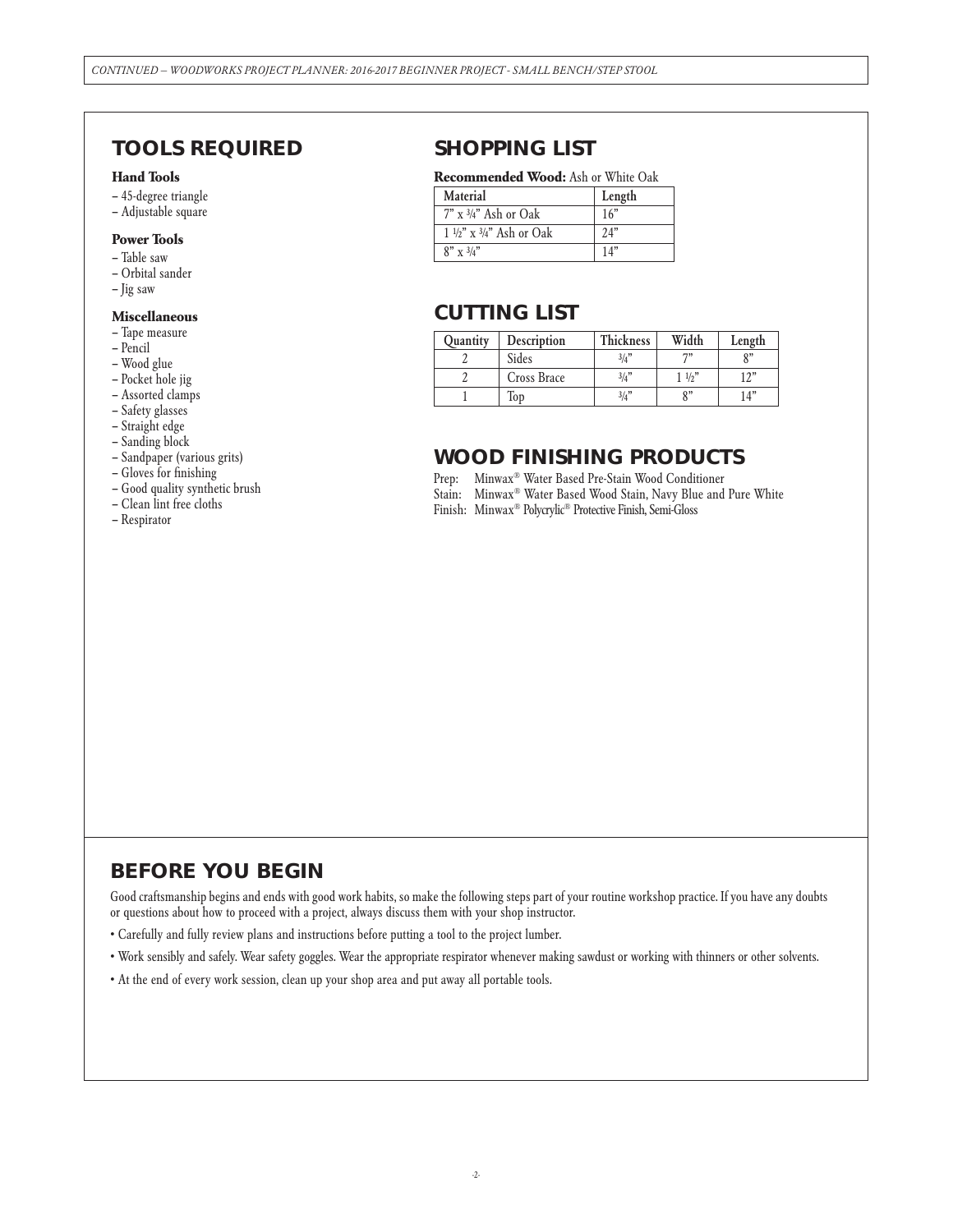# **CUTTING AND ASSEMBLY NOTES**

1. If you can't find a piece of wood that is 8" you can glue up two pieces that equal 8".

- 2. After cutting the top to length, cut the corners at a 45-degree angle, approximately 1" long.
- 3. The sides can also be two pieces if a 7" piece is not available.
- 4. Cut the sides to 8", then find the center of the top and bottom. Measure 3" on either side on the top
- and 4" on either side on the bottom. Draw lines connecting those points. This will create the angle on the sides.
- 5. Before cutting the sides, layout and cut the design in the side pieces. A jig saw is probably the best choice to do this.
- 6. Cut the angled sides with an appropriate saw. A jig saw can work for this.
- 7. Cut the cross braces to 12". Cut the notches on the cross braces to overlap the side pieces.
- 8. Using a pocket hole jig, drill the holes that will be used to attach the top to the base.
- 9. Sand everything to 120 grit starting with 80 grit. Sand the edges of all surfaces to make them smooth.

10. Glue the cross pieces to the side pieces.



Space 2 pocket screws equally on end pieces